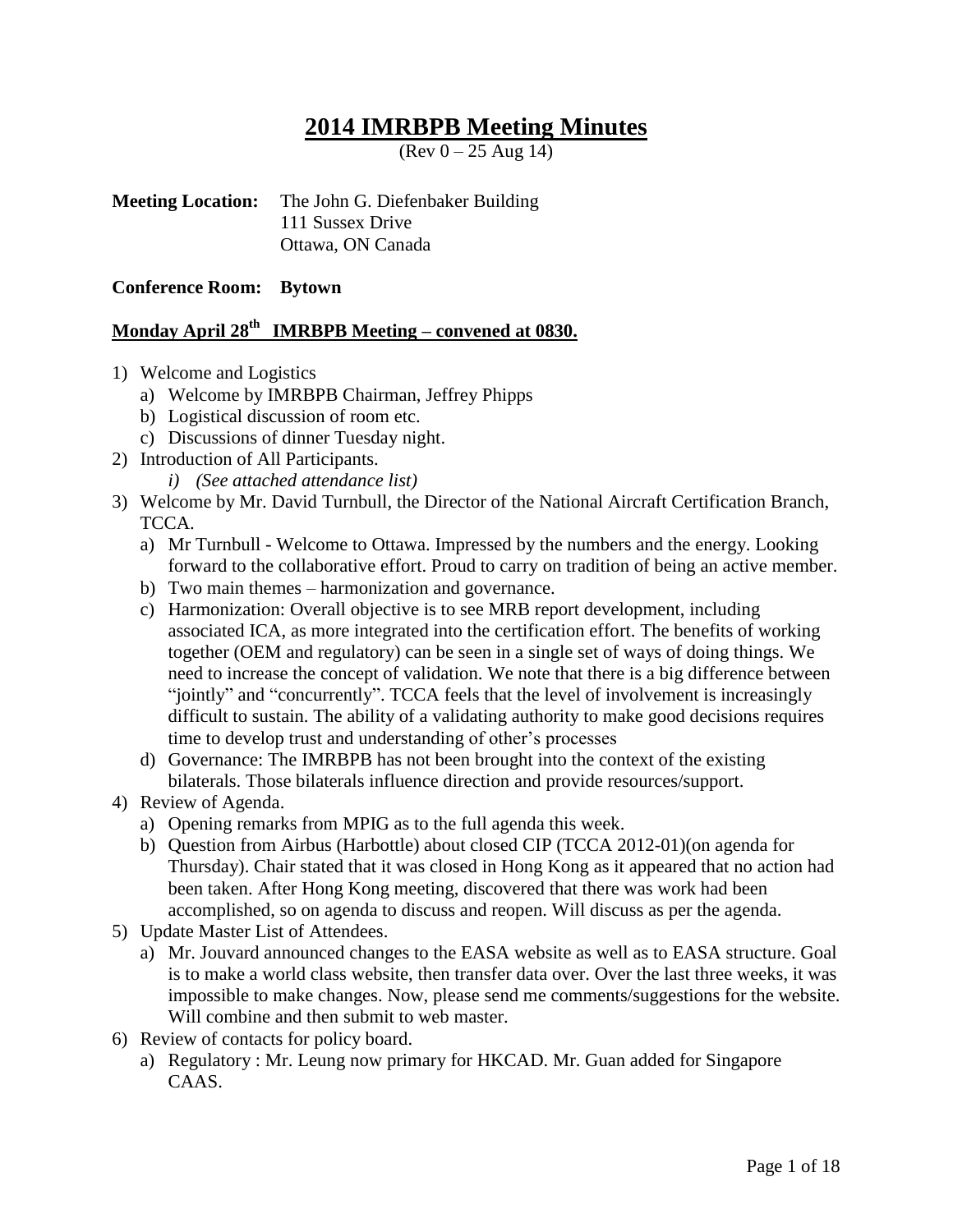- b) Industry add Mark Lopez for A4A. Add Jim Staggs and Sebastian Rousseau for Bell. Cessna – add Steve Taylor. COMAC – delete Ms. Wong. Eurocopter has changed its name to Airbus Helicopter. Gulfstream – delete Mr. Maroni. AVIC – delete Mr. Kai.
- 7) General Discussion Regarding the Management Teleconference, MPIG and IMRBPB Working Group meetings. "What went well?"
	- a) Chair confirmed that the policy board pre-meeting in December is very important. Telecon starts planning phase, then meetings of both groups. Plan to continue with current structure. Seems right people are on the telecon.
	- b) Working group in Hong Kong was very successful. 4 day meeting after MPIG review, went through harmonization discussion. Main accomplishment was to form basis for TCCA CIP on harmonization, which lead to the CIP presented today. Will continue on. CASA to host this coming year.
- 8) Upcoming Meetings
	- a) Main Board Meetings:
		- i) FAA will host next year (2015) in Washington DC, USA.
		- ii) ANAC will host in 2016 (tentatively) location TBD.
		- iii) EASA will host in 2017, Cologne, GER.
	- b) Regulatory working group meetings
		- i) CASA will host in 2014 in Canberra, AUS.
		- ii) JCAB will host in 2015 location TBD.
		- iii) CAAC will host in 2016 in Guangzhou, China.
	- c) Mr Jouvard to update master spreadsheet and email/web.
- 9) MPIG Update (Jose Gomez-Eligido) Not much more to say than what has already been stated.
- 10) Initial presentation of new Regulatory CIPs to MPIG.
	- a) **CIP TCCA 2014-01**, Standardization of the MRB Process and Harmonization of the IMRBPB recommendations.
		- i) New template and procedure. This applies to both volumes.
		- ii) CIP read by Chair.
		- iii) Although submitter is TC, joint support of development of CIP was obtained in Hong Kong (draft not circulated).
		- iv) Regulatory documents describe MRB process. Need to look to validation process from other regulatory orgs.
		- v) Harmonized standard would be produced by Board and considered a regulatory document. Would be available to any Regulator/OEM.
		- vi) Recommend it be based on FAA's AC 121-22 and developed as needed for international needs.
		- vii)Formation of a working group recommended. Representation from charter MRBPB members and MPIG (need to ensure not too big.)
		- viii) Proposed schedule and agenda. Work this summer, review by MPIG/Regulatory WG at next year's meeting. Full review in DC next year.
		- ix) Plan would allow for harmonized standard leading to validation, vs traditional regulatory participation (coordinated process).
		- x) Evolution is long term process between authorities. This would support that process and make us more efficient.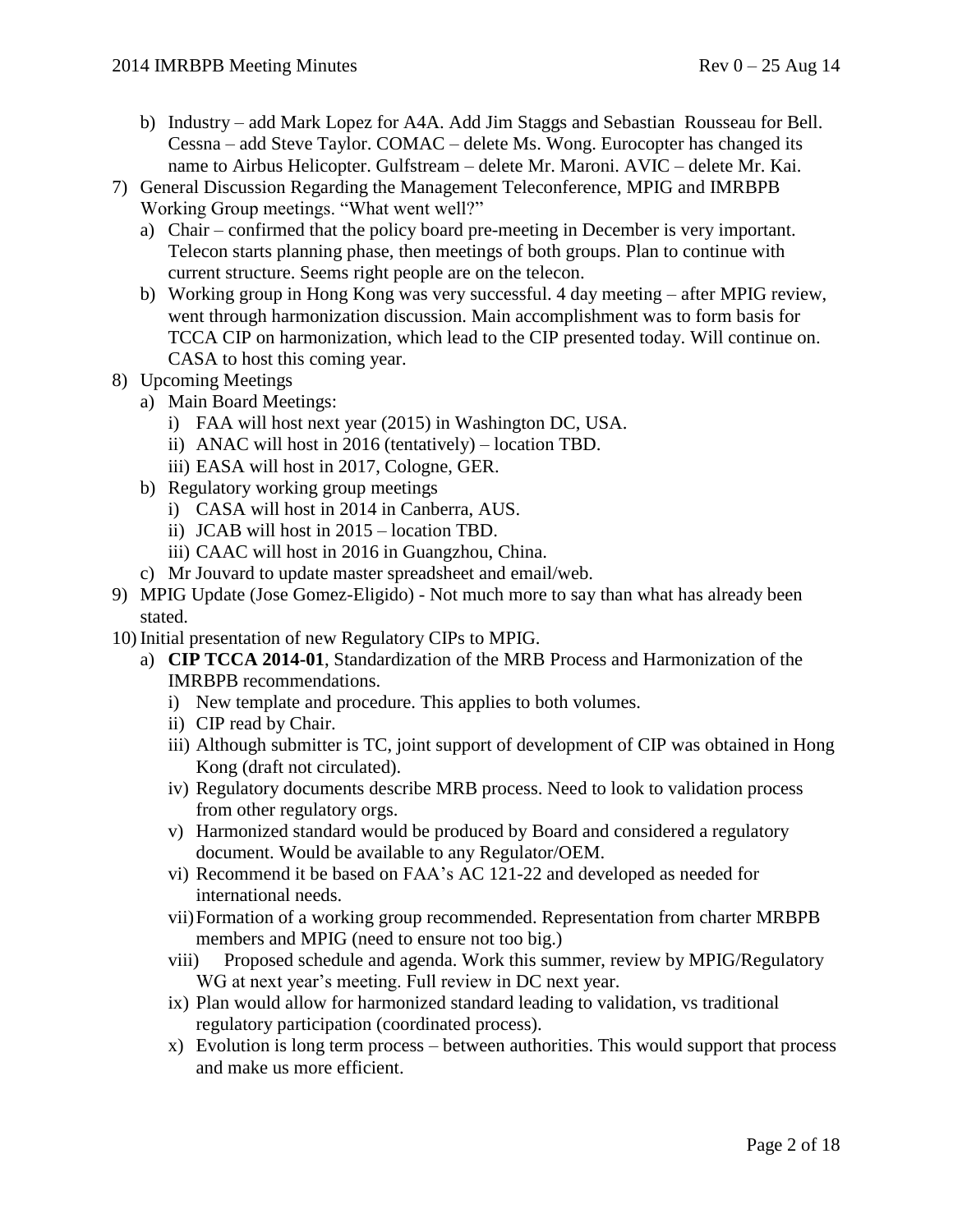- xi) Airbus do you anticipate MPIG participation? Chair hope to confirm that this week. One or two representatives, but no more (with 9 regulatories, group will get too big.)
- xii)Boeing what if regulatories do not accept? Does that provide them leverage? Chair – not really, as regulatories still have responsibility to implement IP's into national guidance. Policy Board will stay true to MRB process, but may affect agreements outside that.
- xiii) Aeronovo think one step further, and think about people who would represent regulatories. Ensuring that people may be fully qualified. Chair – good comment, but applies today as well. Always going to be a next generation. Transfer of knowledge is always important. Certainly the application of the document will need to be understood by everyone, but that's the same as IP changes now. The onus for that would fall on the organization.
- **b) CIP TCCA 2014-02**, Analysis of Aircraft Data Networks and Associated Security Systems.
	- **i)** Read by chair.
	- **ii)** Chair Saw references to OEM documents in MRB possibly seen as outside of MSG-3. Discussed in Hong Kong – general consensus was that OEM's were developing this process as technology improves.
	- **iii**) Key is to develop appropriate scheduled maintenance tasks. Have been generally deferred to the regional/PMI level to approve – no national guidance. Determination needs to be made if MSG-3 can be applied to these systems or a new sort of analysis needs to be developed.
	- **iv)** Airbus was this paper discussed in HK? Chair no, not at this level just the concept. Open for general discussion. Airbus – is there a similar position from regulatory community? Before MPIG approaches, nice to get consensus. FAA – TAD papers out, would be good to step up here. We need to determine if there is a way to approach. Chair – no comments formally. Would like from MPIG general feedback on this paper and where do you see us going with this? This may depend on EUROCAE paper.
	- **v)** TCCA this may be similar to ETOPS start outside MSG-3 and then get brought in later.
	- **vi)** AeroTechna What is the primary concern here? TCCA This is mainly to do with ongoing airworthiness. Not necessarily the "pipes"(hardware), but more the in service design and the software. AeroTechna – what type(s) of failure could we anticipate here? TCCA – This also needs to be looked at on the operator's side (COS).
- **c) CIP FAA 2014-01**, Discard Task Interval Incorporation by Reference.
	- i) FAA read.
	- ii) FAA we need policy clarification on referencing safe life limits in MRBR. What happens if (when) these limits change, maintaining 1-to-1 link is difficult.
	- iii) FAA Recommendation such changes would require MRB review to ensure remain applicable and effective.
	- iv) Showed example.
	- v)  $TCCA we're graphing with this, too. Our suggestion laterly has been not publishing$ those limits, as those tasks in MRBR are not effective (as they are already published.)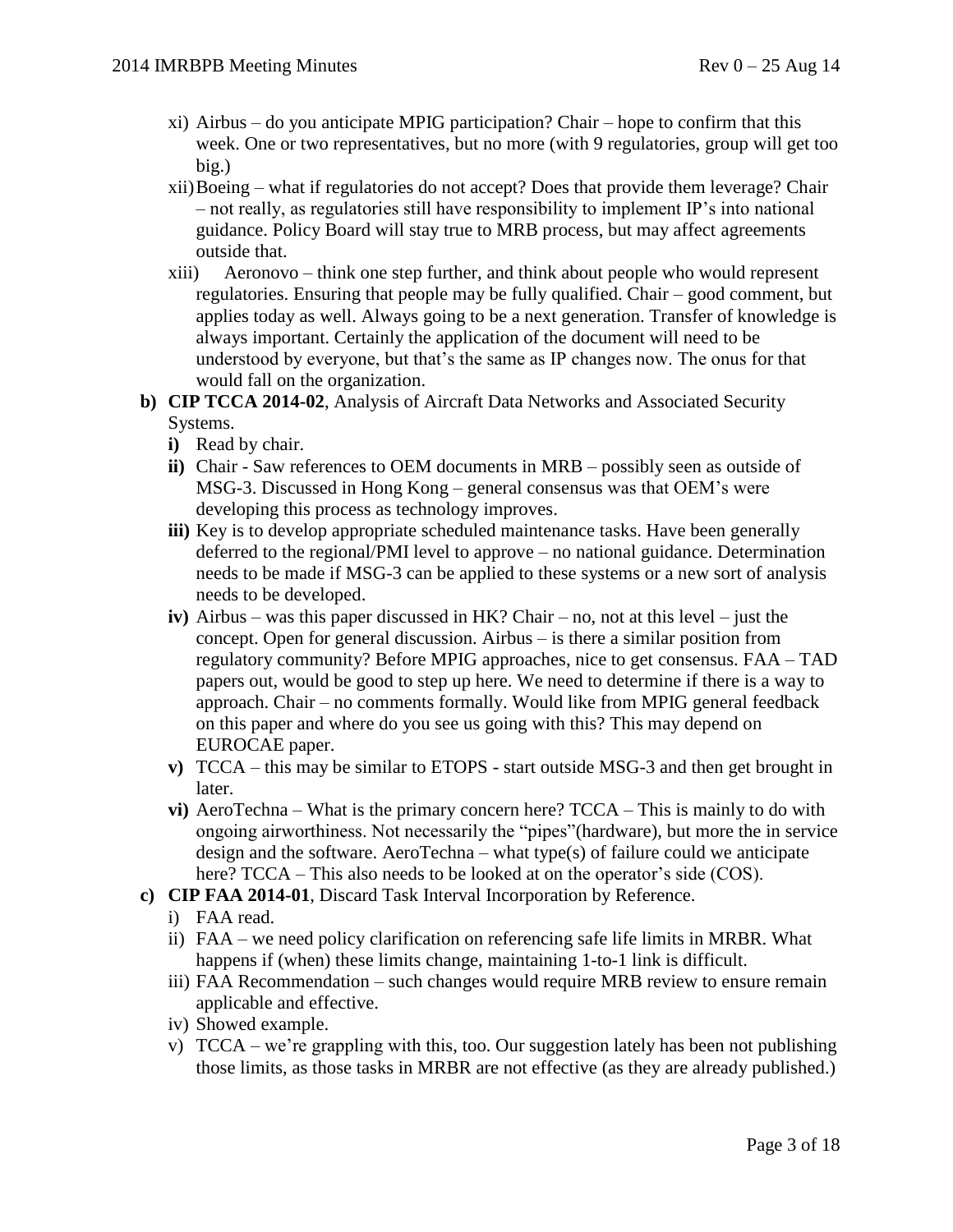- **vi)** Airbus then you run into 5s and 8s with no task selected. TCCA We may need to modify MSG-3.
- **vii)**EASA MRB control is also an issue.
- **d) CIP FAA 2014-02**, Analysis of Highly Integrated Electronic Devices (HIED).
	- i) Read by FAA
	- ii) FAA Concern here is functional integration. How do we address multiple functions and multiple MSI's that are handled within one component?
	- iii) Recommendation is to charter a working group.
	- iv) Chair possible crossover with e-enabling.
	- v) Airbus again, this is complex issue that needs regulatory coherence prior to MPIG discussion. In this case, two examples provided by MPIG members. Is it today policy board position that something needs to be done in MSG-3? Output is generally simple tasks. How many resources do industry have to accomplish this when result is simple?
	- vi) Chair good/valid question. FAA– several OEM's have done this, can be concerning due to complexity, needs to address somehow (how slice up? Or treat as one device and move on?)
	- vii)Chair sometimes these are long term process this is the first step of resolving these issues (e-enabling, as well).
	- viii) Airbus a dedicated working group, will it be chaired by Policy Board? FAA need to discuss best route to take. Chair – would like to generally think MPIG might chair for technical subjects, Policy Board for MRB process items.
	- ix) MPIG agreed to discuss during breakout.
	- x) Chair in Dec, we discussed amending charter to support working groups.
- **e) CIP FAA 2014-03**, MRB Process Harmonization.
	- i) Read by FAA. Discussed the three issues of standardization seen recently and FAA recommendation(s).
	- ii) Chair At the end of this week, I expect one CIP combined with TCCA Harmonization paper. These are concrete examples of the problem. A policy board standard would avoid these issues and points out how the guidance may be interpreted differently.
	- iii) FAA Additionally, time will be required for review by appropriate parties and discussion with technical experts in certification.
	- iv) Chair we need in this CIP to address these three issues this week, but then position can then be associated with the harmonization effort in a longer term sense.
	- v) MPIG we note that this is primarily about regulatory agreement. PPH guidance should be clearer. Chair – do you generally agree with the recommendations? MPIG – yes. Chair – primarily the first two. Boeing – this is the issue we were talking about earlier. If (for example) the general guidance didn't have a 30 day PPH requirement, but one regulatory does, which do we follow?
	- **vi)** Chair –If we agree, then an IP would say that, then the standardization document would include that guidance. But if not, then there is an expectation to include it in national guidance, but no requirement.
- f) **CIP EASA 2014-01**, Definition of Visual Check.
	- i) Read by EASA version dated March  $26<sup>th</sup>$  now current. Discussed generally in Hong Kong. Taking that discussion and others into consideration resulted in this draft.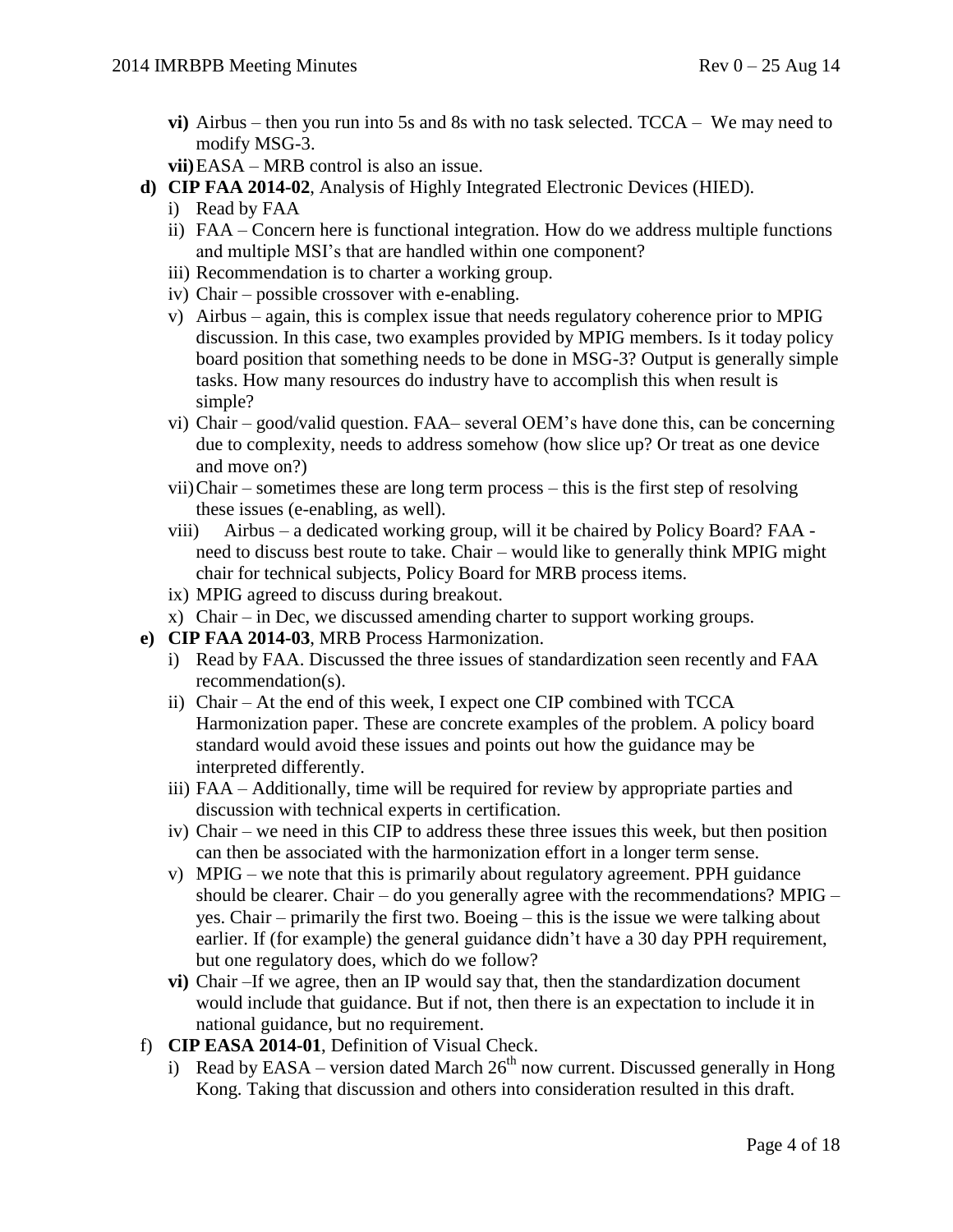- ii) EASA Key is "does the item fulfill intended purpose", not just "is the item present". Propose better separating the operational check vs visual check categories. We tried to not change anything, but just clarify.
- iii) TCCA this chart will also be affected by other CIPs and will require coordination.
- iv) Boeing we're concerned about examples, as they wouldn't be transferred to zonal may need clarification. EASA – better example might be available where transfer is possible.
- g) **CIP EASA 2014-02**, Updating of Rating Tables- Surface Protection Systems and Material Rating.
	- i) EASA read (24 Feb current). Discussed in HK, this version adds additional examples etc.
	- ii) Recommendation is to re-add wording from original revision of MSG-3. Not sure why removed.
	- iii) Airbus can we confirm red bold text is only difference? EASA will double check.
- **h) CIP EASA 2014-03**, Protective Functions (not safety/emergency related).
	- **i)** Read by EASA.
	- **ii)** Boeing we have concerns around the failure being an event (which might be multiple failures of components). May lose credit for redundancy. EASA – will review and come back.
- **11)** Presentation of MPIG CIPs to the IMRBPB.
	- **a) CIP IND 2013-01**, MSG-3 Logic Diagrams-Title Consistency.
		- i) Read by MPIG (Boeing).
		- ii) Noted several comments from Airbus and EASA. These will be addressed later.
	- **b) CIP IND 2013-02,** Consistency between current Zonal Analysis and 2013 L/HIF Analysis procedures.
		- i) Read by MPIG (Embraer).
		- ii) Recommendation to delete 2-5-1 (i) from MSG-3 as no longer possible.
	- c) **CIP IND 2013-06**, Clarification of MSG-3 Applicability & Effectiveness Criteria.
		- i) Read by MPIG (Airbus). Includes multiple proposals/standalone changes. Proposes various changes to the 2-3-7.1 table.
		- ii) Some comments have been previously provided by EASA, but not yet incorporated.
		- iii) Later in week can discuss specific problem statements and table arrangement.
		- iv) We will also will need to evaluate MSG-3 text as well.
		- v) TCCA can you explain "cost effectiveness for a fleet"? Airbus the statistical chance of double failures for larger fleets is more.
		- vi) CAAC Different statements for second and third columns with Op/VCK but both apply to Route 9. Airbus – Will take on board and discuss. Mainly this way to reduce to one page.
		- vii)Airbus more discussion obviously needed after the caucuses.
	- d) **CIP IND 2014-01**, L/HIRF Terminology.
		- i) Read by MPIG (Embraer).
		- ii) Embraer two things. First, here we recommend rather than accept, and secondly we look to combine "component" with "system" to make one definition.
		- iii) No questions.
- 12) Presentation of RMPIG CIPs to the IMRBPB.
	- a) **CIP RIND 2013-01**, HUMS for Credit.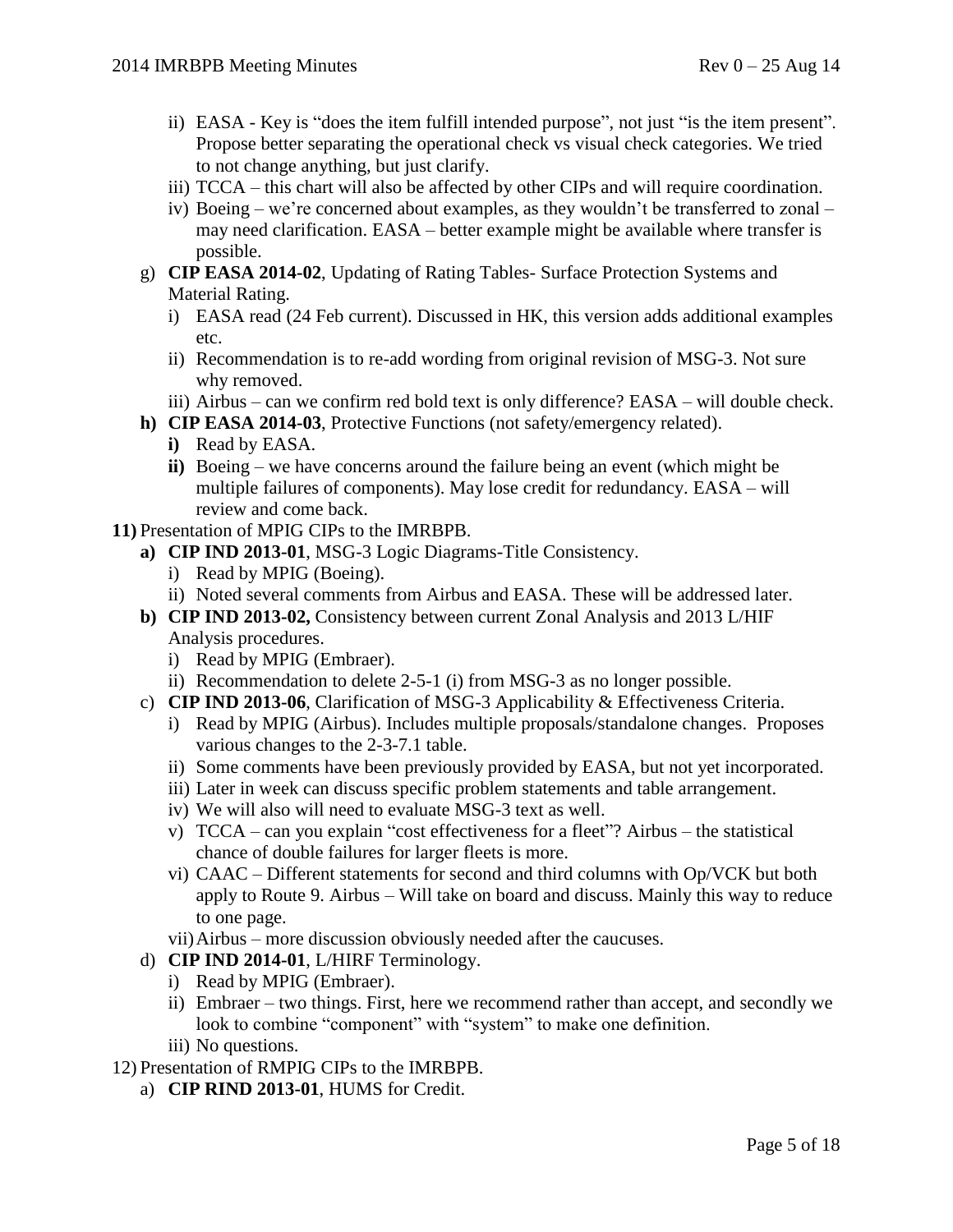- i) Presentation for information only plan to officially present for next year's cycle.
- ii) Read by RMPIG (Airbus Helicopters).
- iii) Chair delivering CIP day of the meeting is difficult. Does this apply to Vol 2 or both? P Conn – MPIG will discuss.
- iv) Chair will look at tomorrow. Even without a position this week, can address next year and still get in next revision of MSG-3.
- v) Airbus Helicopters not planning for  $2015.1$  we have time.

#### 13) Additional Matters

- a) Discussion of **CIP TCCA 2012-01** version of 21 Feb 14
	- i) Chair who has redrafted this? Airbus AI was for Airbus (Tony Harbottle) and TCCA (Cliff Neudorf). MPIG was not in agreement. We worked together to generate this draft.
	- ii) Chair AI 13/08 was to jointly develop. We discussed during the Hong Kong RWG meeting. Because the CIP was several years old, we closed the action item.
	- iii) Tony Harbottle Cliff worked it, then turned over to Bruce Hawes upon his retirement. Was discussed in Seattle and then included Brent Bringle.
	- iv) Chair for our purposes today, Mr. Harbottle will take us through it.
	- v) Airbus (Harbottle) read paper.
	- vi) Harbottle There seems to be a misunderstanding of the term "combination" vs "consolidated." Process may currently combine tasks in an inappropriate way. Also, paper discusses off-aircraft tasks and how to combine them properly into one task.
	- vii)During Cologne, discussion highlighted interaction with IP 77. Need to take in to account the decisions taken at that time. This IP would supercede IP 77, which allowed for task consolidation with a system to control it. We propose that existing consolidated tasks are kept, but no further consolidation would be allowed.
	- viii) Propose adding new 2-3-7.8 on consolidation and other related changes.
	- ix) Additional changes proposed by MPIG will be addressed later (when presented by regulatory later in the week.)
	- x) FAA generally agree, but perhaps need tighter controls.
	- xi) Chair agree that consolidation needs better guidance.
	- xii)EASA you said this would be applicable to on-aircraft tasks. What about IP 106 (consolidating tasks at the LRU level.) Chair – we need to be sure we don't contradict that. EASA – when creating Level 2, if you reach restoration, there may be different requirements.
	- xiii) Chair thank you for the discussion.

#### **Meeting Adjourned at 1500 – moved to regulatory/MPIG breakout for rest of afternoon.**

# **Tuesday April 29 th**

#### **IMRBPB Regulatory Working Group and MPIG breakout meetings all day.**

# **Wednesday April 30th IMRBPB Meeting – Convened at 0830**

14) Introduction by Chair & logistics for tomorrow's pictures.

15) Review 2014 Revision to the IMRBPB Charter.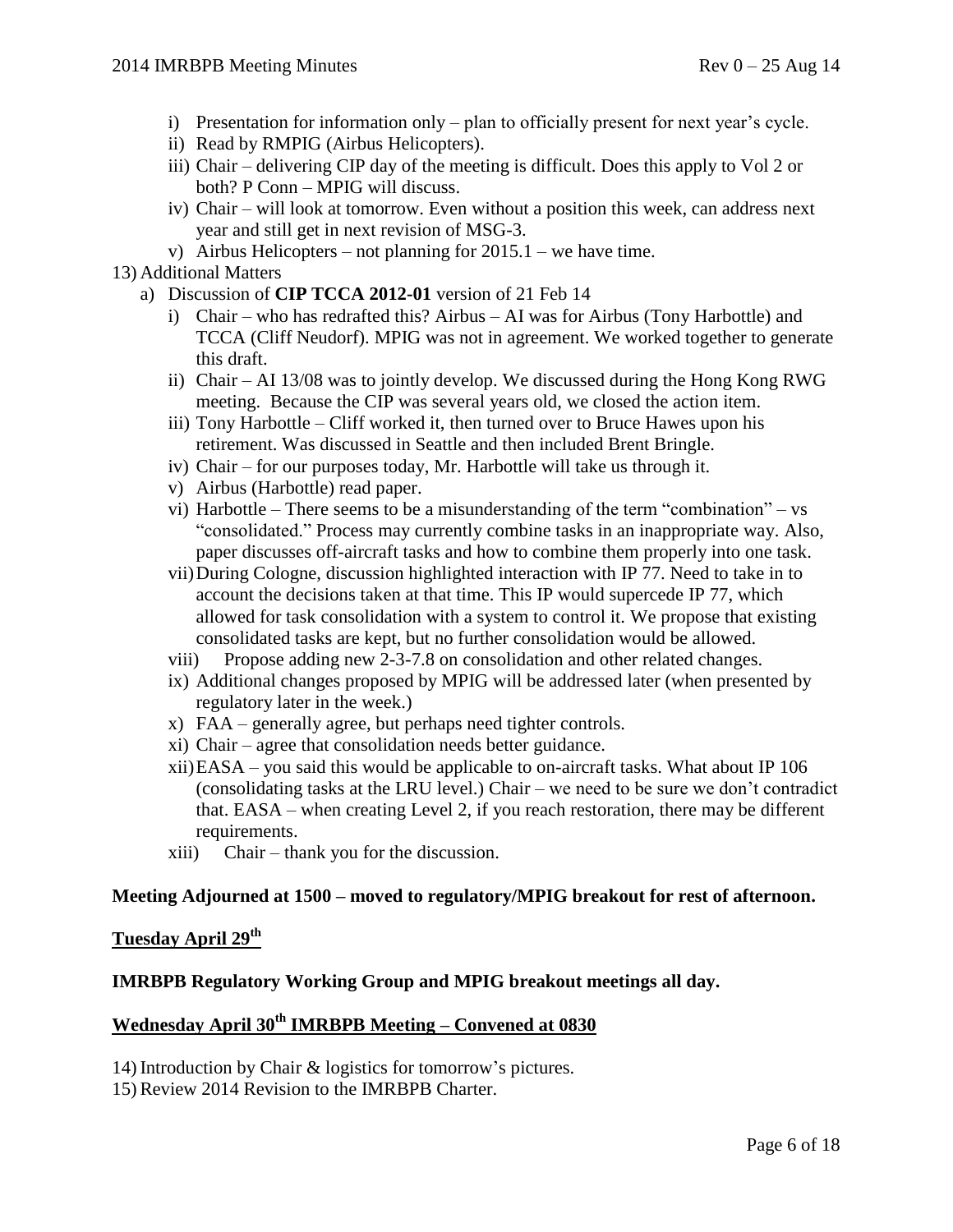- a) Made change to paragraph on regulatory working group (now plural. TOR Clause 1, paragraph 2).
- b) Changes to names in signatories section. Will be posted on the website.

16) Action Item Review:

- a) **AI 13/01**, IMRBPB Charter to include IMRBPB WG and CIP management.
	- i) In reference to industry/MPIG technical working groups. (see Cologne minutes Page 5). Amendment should follow regulatory WG paragraph. Remains open.
- b) **AI 13/02**, Amend IP Template and Procedure.
	- i) IP template and procedures revision complete. Added additional statement about retroactivity as per previous agreement. Closed.
- c) **AI 13/03**, NAA Implementation Reference.
	- i) Chair will remain open until can confirm direction of PB on harmonization.
	- ii) Vice Chair update to this list made by Mr. Harbottle to include MSG-3 revision. Also, FAA input received and will be incorporated.
- d) **AI 13/04**, CIP Distribution and 60 day Submission Requirement.
	- i) Looking to provide more detail on CIP submission. Current plan to post CIP's on receipt by chair to website seems to help.
	- ii) Paul Conn 60 days for the agenda is helpful for MPIG meetings.
	- iii) Made addition to IP management procedure to reflect current procedure (posting upon receipt). Created Rev 5 - acceptable to PB. AI Closed.
- e) **AI 13/05**, RMIG Assessment of CIPs from 2011 onwards.
	- i) RMPIG –all IP's found to be acceptable by RMPIG. C Chazot to send to chair. AI closed.
	- ii) Discussion of applicability of items to Volume 1 and/or 2. Added a column to IP index table to address.
	- iii) Discussion of ATA revision to Volume 1 and 2. PC stated ATA's plan was to retain both volumes on the same 2 year cycle, and that it was highly improbable that one volume would be revised without the other.
- f) **AI 13/06**, Coordination of CIP IND 2008-04 with Certification.
	- i) Action was for PB members to coordinate approach with various certification branches. CIP 2008-03 is still open.
	- ii) MPIG we are awaiting PB collective response.
	- iii) Chair asked that all signatories obtain comments and send to chair.
	- iv) Action remains open. Now due 1 July for Chair to provide comments back to MPIG chair/co-chair.
- g) **AI 13/07**, IP 127 and Letter of Confirmation.
	- i) Seen as complete. Discussed this year at MPIG and RWG. Letters of confirmation provided in package.
	- ii) TH confirmed that MPIG comments have been incorporated.
	- iii) AI Closed.
- h) **AI 13/10**, Revise IP 44 as per IP 134 recommendation.
	- i) Chair to add a new paragraph to move IP 44 to rev 4 and sent out to members/MPIG. Not yet complete. Will remain open. Due 1 June.
- i) **AI 13/11**, Further develop CIP EASA-2013-01. "Tolerances/Windows" in MRBR's.
	- i) Update from EASA takes into account the comments raised in Cologne (last year). Not proposing to close right away. Is a good starting point, but discussion not yet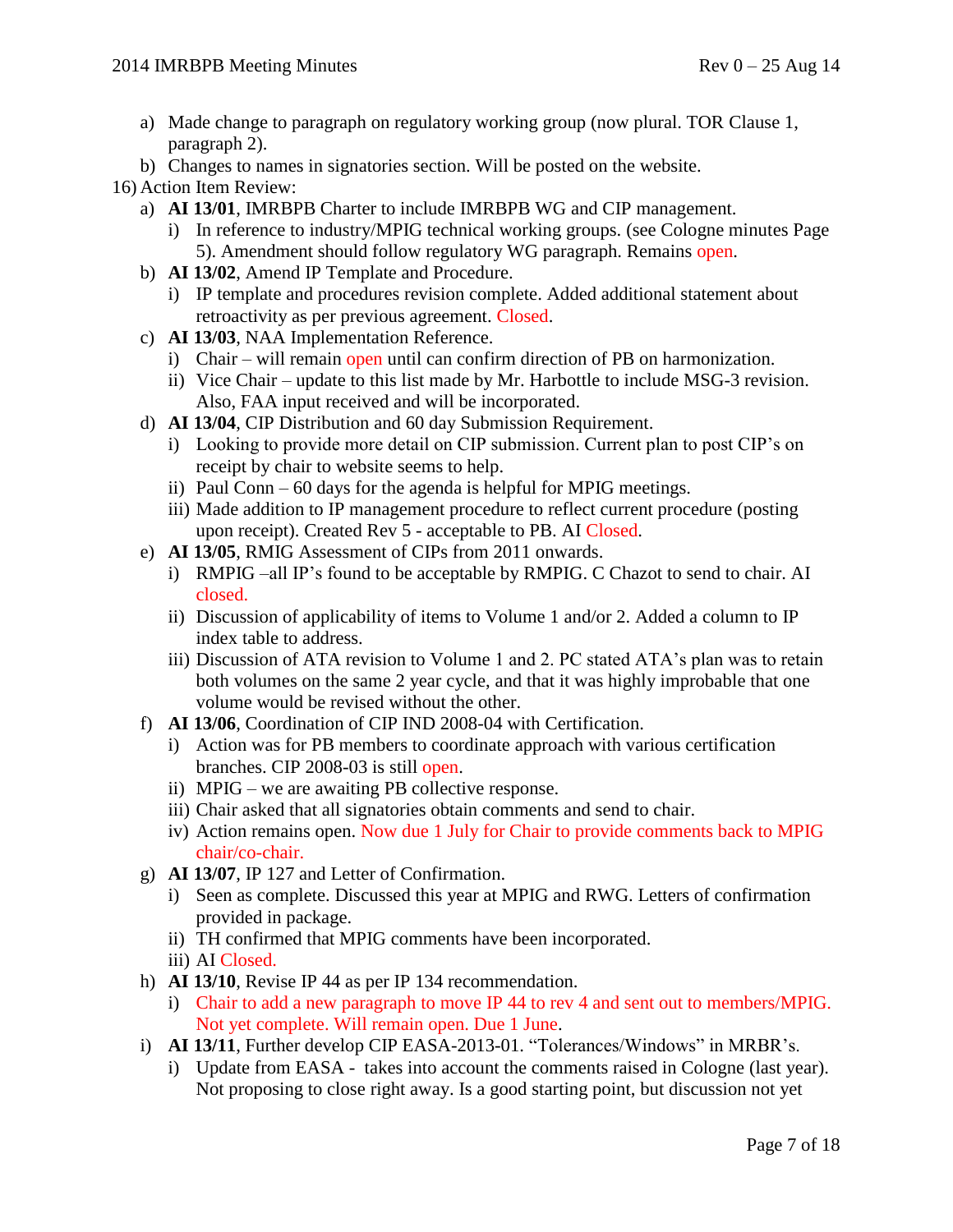complete. FAA Policy Memo now in place. Determined that the need was specific to business aircraft and rotorcraft.

- ii) FAA Will Dassault try to start a "MSG-3 Vol 3" for business aircraft? Paul Conn not officially discussed yet. MPIG Chair – will discuss within MPIG and open to CIP on this subject. EASA – can confirm that Dassault had specific concerns about business jet operations. AeroTechna - NBAA not aware of this yet but will work as well. EASA – also in receipt of request to remove FAA policy memo.
- iii) Chair who is supporting CIP? Francis Jouvard EASA is. The development of a "Vol 3" is a separate issue that grew out of this discussion.
- iv) Chair concern that this goes back in time. From a philosophical point of view, tolerances/windows doesn't really extend to that point. If MPIG wants to develop a CIP on that, regulators should not be involved.
- v) AeroTechna application of tolerances is typically at the MPD level . We don't need to move back. FAA – after Cologne, these appeared to be available at the local regulatory level. AeroTechna – there were PPH's that had them, but need(ed) to move to the MPD. We need to be very cautious about this.
- vi) Gulfstream the FAA Memo was retroactive, and this was a problem for our operators. Was a tremendous amount of work. EASA – we want to avoid current situation where we are not harmonized.
- vii)Chair never going to resolve this at the policy board, as national authorities have differing opinion. For today, leave action item open.
- viii) Airbus there is support for this paper, but there are still some improvements to be made. EASA – agreed.
- ix) TCCA see biggest concern as people confusing MRBR with maintenance schedule. We need to differentiate this.
- x) FAA have reviewed, agree needs more work. AeroTechna would be interested in that, but still see education as biggest concern.
- xi) Chair AI to be to MRBPB/MPIG to provide comments to review CIP and represent next year. Airbus – European OEM have reviewed, MPIG has not. Our proposal is to withdraw for moment and represent. Chair – will expect CIP to be revised by EASA and represented for consultation. AI will remain open pending that. Due 1 November for presentation at RWG.
- j) **AI 13/12**, IP 115 comments to be incorporated in IP 129.
	- i) MPIG action. Close out letter sent. Chair to check and look to close this item (possibly this week)

17) Review CIP TCCA 2014-01 and CIP FAA 2014-03.

- a) **CIP TCCA 2014-01**, Standardization of the MRB Process and Harmonization of the IMRBPB recommendations.
	- i) Restated by Chair. Rev 1 now in effect changes recommendations/next steps. Discussed that Dec meeting may need to be extended to accommodate that and MPIG involvement in that process. Will finalize in October.
	- ii) Discussion of logo development.
	- iii) Objective remains to create a joint policy document that can be used by regulatories to develop MRB guidance.
	- iv) A4A we have made comments to AC 121-22C, what is FAA's path forward given those?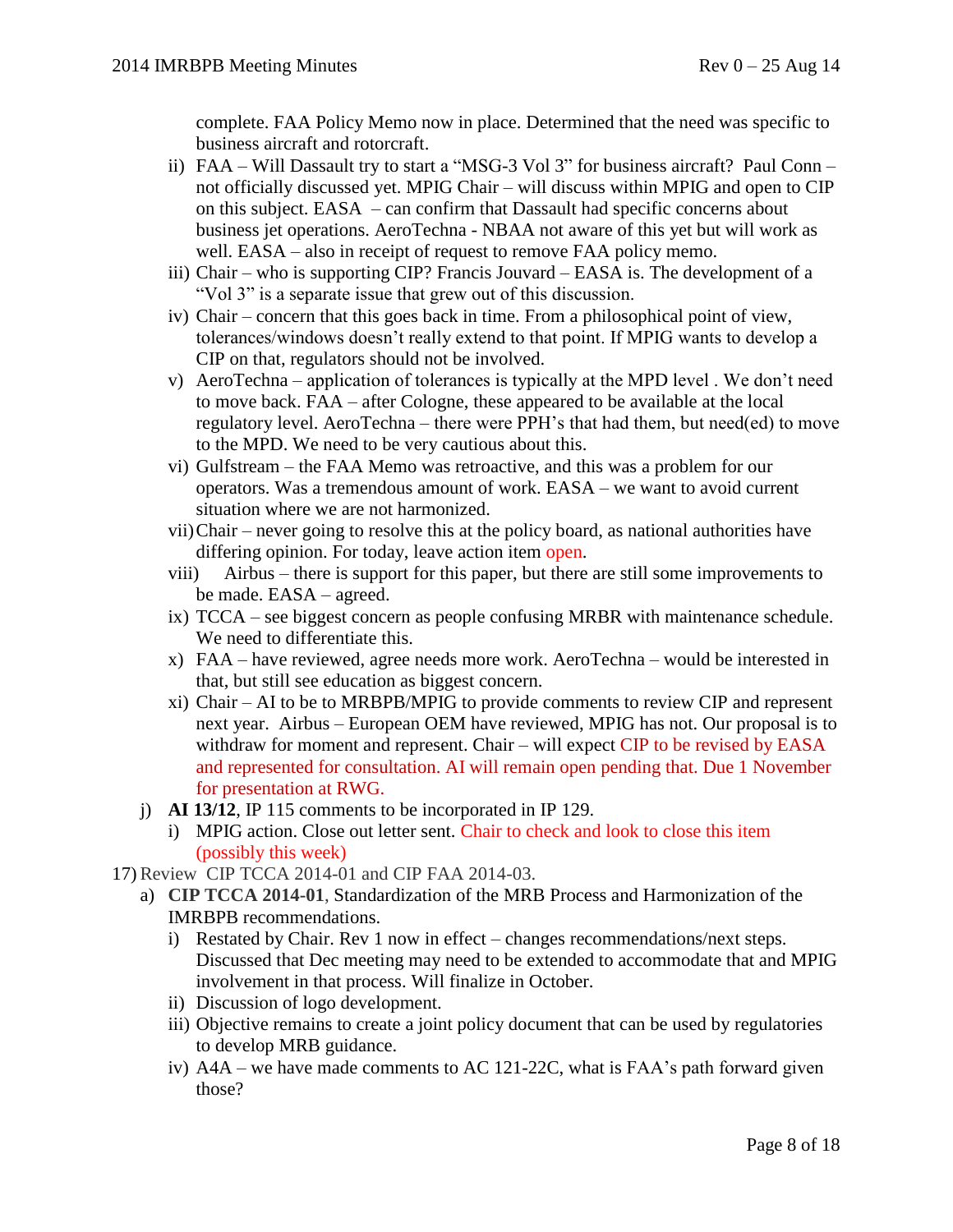- v)  $FAA Have draft "D" that includes integration of newer IP's and your comments. If$ we adopt this (as a joint document) we would start from there for the AC and for bilateral/TIP changes.
- vi) Chair MPIG will have the ability to provide further comment(s) in Dec.
- vii)Paul Conn What is your expectation of the review in Dec? Representation that we would need might not be the same for this process as for the normal presentations made in Dec.
- viii) Chair will need to discuss our invitation will identify needs. Hard to judge until the analysis is complete.
- ix) A4A No TOR? Chair decided this process was better (PB WG following charter vs sub working group.)
- x) Airbus could you clarify what you mean by "common document."
- xi) Chair in the CIP, we didn't get specific. Plan to take 121-22 Draft D and start from there.
- xii)A4A please specify MPIG representation? Chair maximum of three. (Agreed.)
- xiii) MPIG concerns about timeline being too aggressive. Conn it appears that representatives will need to make decisions in December without a chance to get back.
- xiv) Chair we can't direct MPIG process, you'll have as much time to review as everyone else.
- xv)Chair Close as IP 136, Rev 0 Dated 30APR14. Agreed.
- b) **CIP FAA 2014-03**, MRB Process Harmonization.
	- i) FAA will address these as part of the harmonization discussion (see above). Added note.
	- ii) Will remain open, MRBPB will formally respond after later discussion under IP 136 in December 2015.
	- iii) Boeing
		- (1) First item PPH completeness (areas, vs total.)
		- (2) Second item hard number of days not so relevant with electronic collaboration. More interested in "timely fashion".
			- (a) Chair discussion was that reality numerous times packages were at the last minute. TP 13850 / AC 121-22 is starting point. Up to discretion of the chairperson, but we need a standard, and the most reasonable seemed to be 30 days.
			- (b) FAA at the same time, we understand that updates when the meeting starts happen as well – we need to find an equilibrium.
			- (c) Chair we need to have MPIG to come to the meeting to an open mind looking for an open mind to create harmonized standard.
		- (3) Third Item MPIG discussed internally and decided that setting a number is difficult (sometimes may only have 1 or even no customers), recommend being vague here.
			- (a) FAA– it is important to recognize that MSG-3 is developed to be used when operator representation is present. Without, should reconsider use.
			- (b) Airbus perhaps consideration of an MTB in that case would be appropriate.
			- (c) EASA in at least one case, operators were invited, but never showed.
			- (d) FAA– if you have a document that says a number, it may help.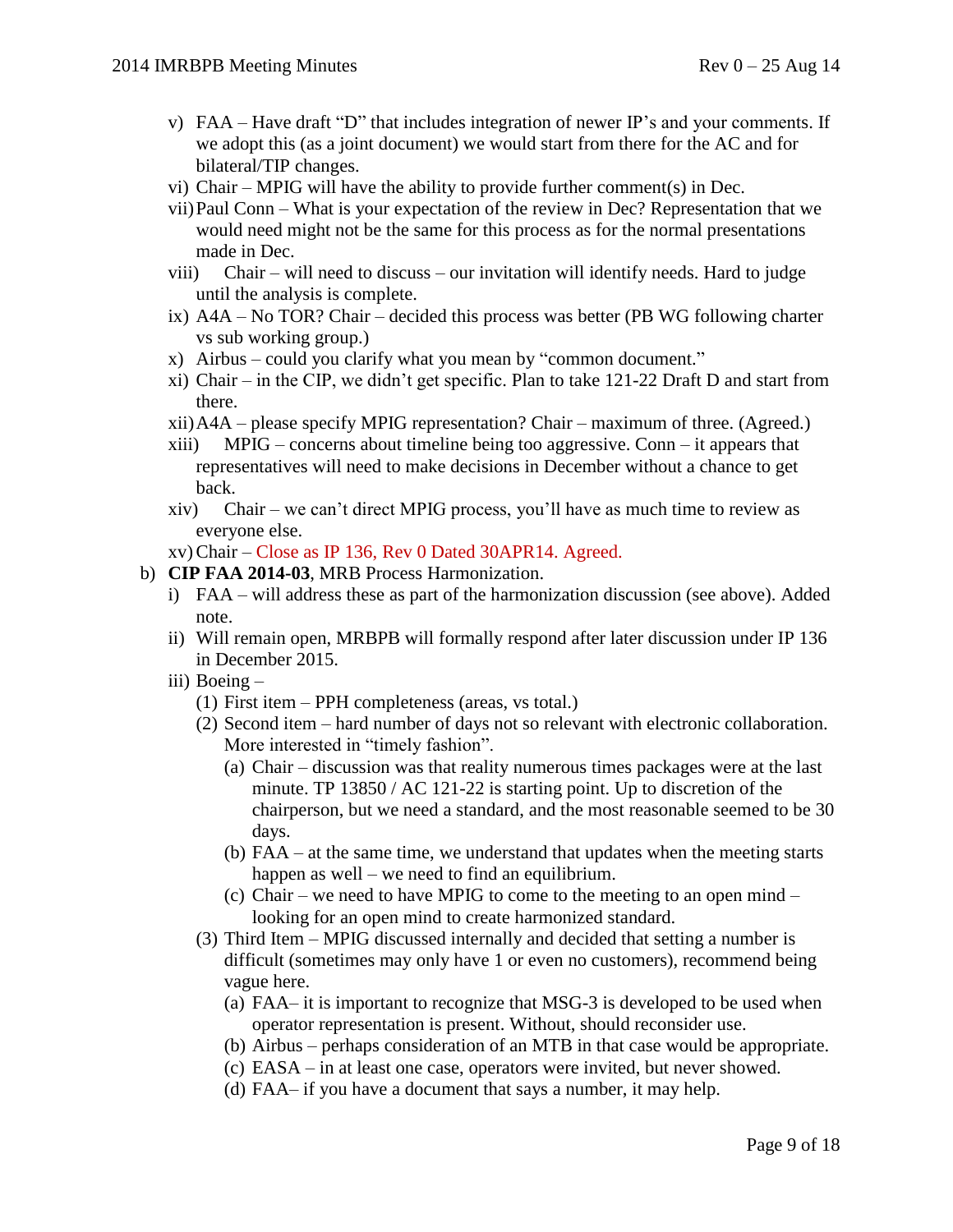(e) Boeing – that's why we recommend that it be dealt with in the PPH.

iv) Remains open pending IP 136 discussions in December 2014.

- 18) MPIG CIP Review:
	- a) **CIP IND 2013-01**, MSG-3 Logic Diagrams Title Consistency.
		- i) Restated by MPIG
		- ii) MRBPB comments
			- (1) The current titles no longer match 2013.1 and should be rewritten.
			- (2) Add "protection" to L/HIRF in bottom row.
			- (3) EASA comment that logic diagram may not be the same as flow chart. Chair call all the same thing, either logic diagram or flow chart.
			- (4) MPIG decided to use "logic diagram" consistent through MSG-3.
		- iii) Will accept revised paper and probably close tomorrow.
	- b) **CIP IND 2013-02**, Consistency between current Zonal Analysis and 2013 L/HIRF Analysis procedures.
		- i) Chair when examining the logic diagram, the concern becomes traceability are we losing traceability of the critical components here?
		- ii) Greg this calls out for creation of specific tasks (stand-alone GVI) or determination that the zonal is adequate. Bombardier – the sheer numbers of transfers would be a burden.
		- iii) EASA there could still be areas where zonal could not generate an inspection. This still may be a concern. Bombardier – flowchart assumes that a zonal exists, if a zonal inspection does not, the answer to that question will be no. This may also be covered in EZAP. EASA – perhaps wording in step 11 could be improved. TCCA – perhaps "existing" used before zonal. Agreement that this was a different topic obtained.
		- iv) Chair we can move forward, as there are no longer GVI's that can be transferred to zonals under the current wording and that's the focus of the CIP.
		- v) Closed as IP 137 R0, 30APR14, Implement into next revision of MSG-3.
- 19) Logistics etc. for Mr. Eley's visit on Friday.

20) MPIG CIP Review continued.

- a) **CIP IND 2013-06**, Clarification of MSG-3 Applicability & Effectiveness Criteria.
	- i) Airbus we see 5 distinct issues. The table needs work both from comments and EASA issue paper, but would like to see comments from PB on specific areas stated.
	- ii) The most significant comment was possibly moving to a new route. This was proposed in the past (2000 – 2001 or so?) – and completely rejected at the time. Wish to just clarify criteria under Route 9.
	- iii) If impact on the infrastructure is eliminated, this CIP might need to be eliminated. It was our (Airbus) understanding that there was pressure on FAA AEG to determine that, but we will work with your recommendation.
	- iv) TCCA if you affect the airport, you obviously have affected the aircraft as well. FAA – it appears that this would take a huge investment in time and effort to determine. How could a WG come up with a figure? Chair – how many variables do you consider?
	- v) Airbus concern for operators can be wider as well. Chair this is part of operator's program.
	- vi) FAA again, not bad idea, but still very hard to determine.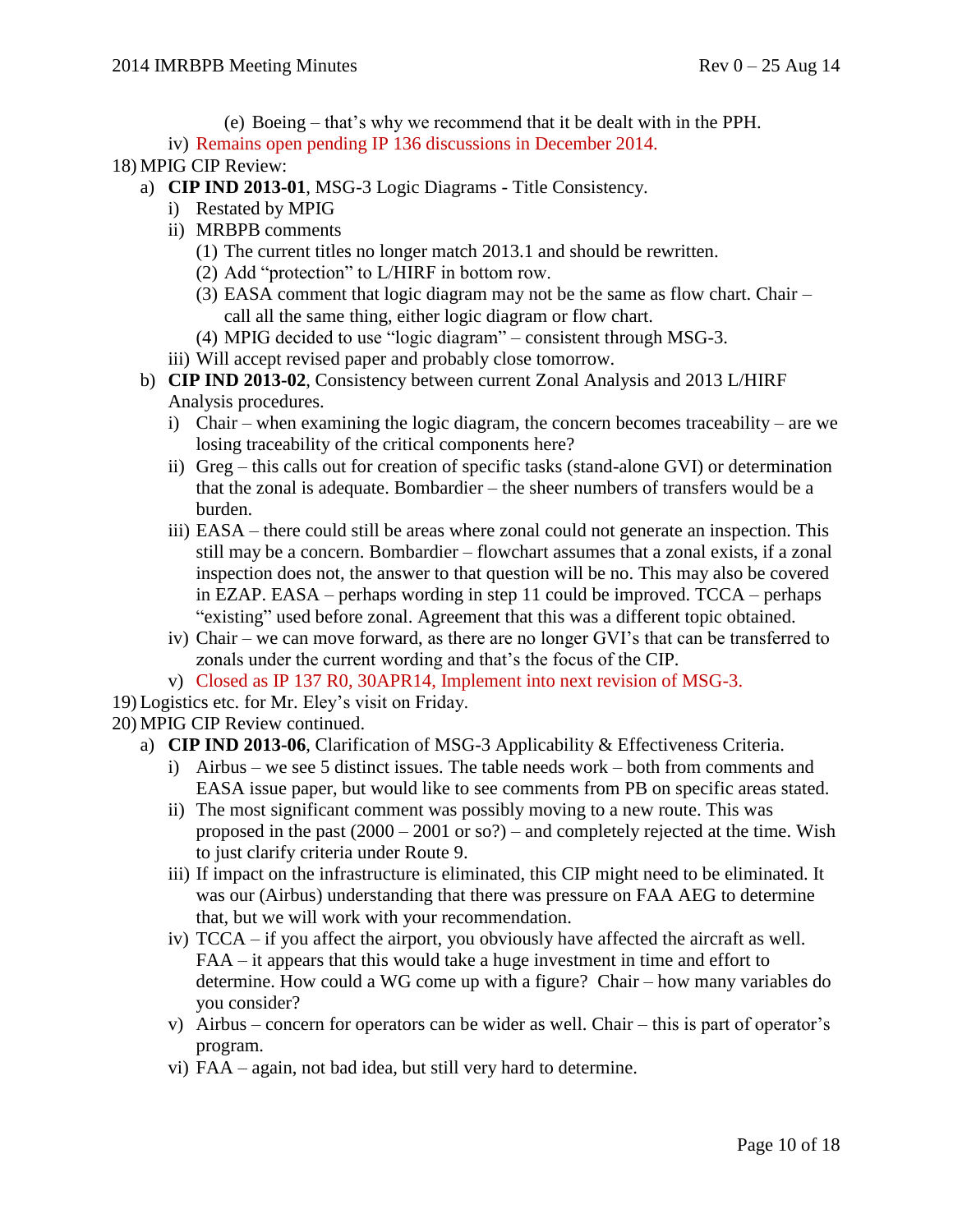- vii)TCCA this seems to be on the right track, as some automatically assume "no task" for all route 9's. EASA – seems to be a little bit too far. Chair – agreed. Too far. Mainly concerned with incidents on the aircraft that could be prevented.
- viii) Airbus understood. MPIG will discuss. First point is effectively withdrawn.
- ix) Airbus "effect" came out of propulsion working group due to discussion of seal failure (low cost of failure, high cost of failure effect.)
- $x)$  EASA the same discussion here just different level.
- xi) FAA and Boeing where do you determine the correct level? Boeing seems that this would tend to create more scheduled tasks.
- xii)Airbus this text obviously doesn't give enough guidance. What level is correct/sense of the Board? Trying to make this a robust discussion that clarifies what we mean (in MSG-3). Prepared to limit as needed, but prefer to go further than the cost of the part/repair.
- xiii) FAA– what about environmental impact? Airbus hard to judge/specific to various countries and operators. FAA – similar discussion of airport availability. Airbus – this is part of the working group process.
- xiv) EASA to add, a discussion of special operational aspects of business jet concerns might complain here.
- xv) EASA we can support change to failure effect now.
- xvi) FAA the glossary doesn't match (economic effect/operational effect.)
- xvii) Airbus the operational impact is limited (as of now) the effect is on the mission of the aircraft. Quite often now, it is cheaper to let the part fail than maintain/inspect.
- xviii) Paul Conn will need to look at glossary definitions as well.
- xix) Chair already some work to rewrite and change columns. Board agrees with "effect". Please redraft and represent.
- xx) FAA/EASA Final discussion of repetitive task performances over time. Clear guidance on meaning of "cost effectiveness" will be needed here.
- xxi) Airbus Will revise given these comments and represent next year.
- b) **CIP IND 2014-01**, L/HIRF Terminology
	- i) FAA Removed "protection systems" (was added in 2007). Why add then and remove now?
	- ii) Chair noted relationship to CIP IND-2013-01 will discuss on Friday. Weren't sure here if this was impacted. Boeing – it is not impacted, now all references are "components".
	- iii) EASA what was the result of the EASA proposal (Rafale) 8 April to avoid, eliminate consequences. Boeing – Rafaele agreed, and we will discuss in the working group.
	- iv) MPIG in review yesterday, reviewed EASA comments. What we documented was the addition of "avoid, eliminate…" after "to" In L/HIRF Protection Components. Has not been added yet. (Meeting was within the 60 day window.)
	- v) Chair prefer original definition as per submission. Cleaner. Board agreed.
	- vi) Closed as IP 138 R0 30APR14. Applies to both Vol 1 and 2.
- 21) Continuation of TCCA CIP Review
	- a) **CIP TCCA 2014-02**, Analysis of Aircraft Data Networks and Associated Security Systems.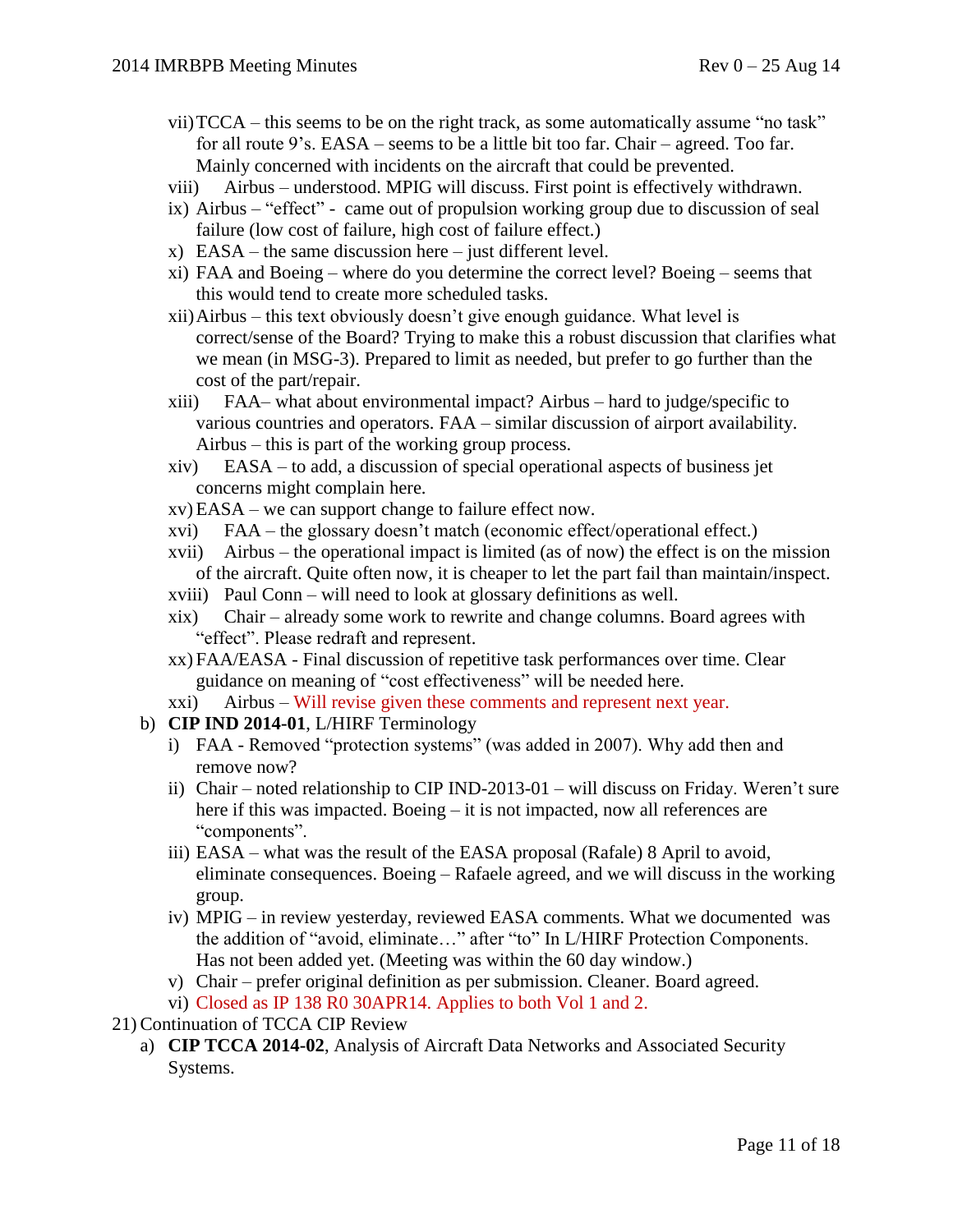- i) MPIG response is not clear what the maintenance aspects of A/C data networks and systems are. Request further examples.
- ii) Additionally there are other organizations working on specific standards. Recommend holding this paper until the publication of those documents by the end of the year.
- iii) Chair it appears that you need better definition of what we're trying to analyse before you determine if it can be analysed.
- iv) Chair we will take the CIP back and monitor the EUROCAE document and examine the operation and design aspects, then rewrite accordingly (or if needed) with better examples.
- v) FAA the only concern is what checks really need to be done how does that get into MSG-3? Airbus – may need to work together with airworthiness certification offices on this (where do these checks fall?)
- 22) Continuation of FAA CIP Review
	- i) **CIP FAA 2014-01**, Discard Task Interval Incorporation by Reference (1) FAA to withdraw and rewrite.
		- (2) MPIG will send comments directly to the FAA (Kersner and Perry).
- 23) Admin/logistics adjourn for day at 1545.

# **Thursday May 1st, IMRBPB Meeting – Convened at 0830**

#### 24) Pictures Taken

- 25) Continuation of FAA CIP Review
	- a) **CIP FAA 2014-02**, Analysis of Highly Integrated Electronic Devices (HIED)
		- i) Restated by FAA (Problem statement and recommendation). Recommending MPIG charter a subgroup.
		- ii) Chair also, this subgroup might consider other similar topics (for example, eenabling/data security, CIP TCCA-2014-02)
		- iii) MPIG we feel that we have been dealing with the subject successfully using current analysis, don't see a huge need for group.
		- iv) FAA This was mainly a concern brought to us by industry.
		- v) Chair last paragraph consistency.
		- vi) Boeing we found that trying to treat the software as a replaceable component, it works. Perhaps best practices are appropriate here.
		- vii)Bombardier our discussion here appears that the approach is relatively common existing MSG-3 analysis procedure has been applied with adequate methodology.
		- viii) Boeing didn't come up on 787. Greg had to clarify transfers a bit but otherwise OK.
		- ix) Bombardier not sure presenting examples would make sense.
		- x) EASA Then perhaps what you're saying is that there are different approaches. WG's appears to be looking for an adaptation.
		- xi) FAA These are external stakeholder concerns, we can dismiss if there's not a problem.
		- xii)MPIG appears that the paper is more about creating a standard way to deal with these issues.
		- xiii) Chair that is the role of the board, standardization.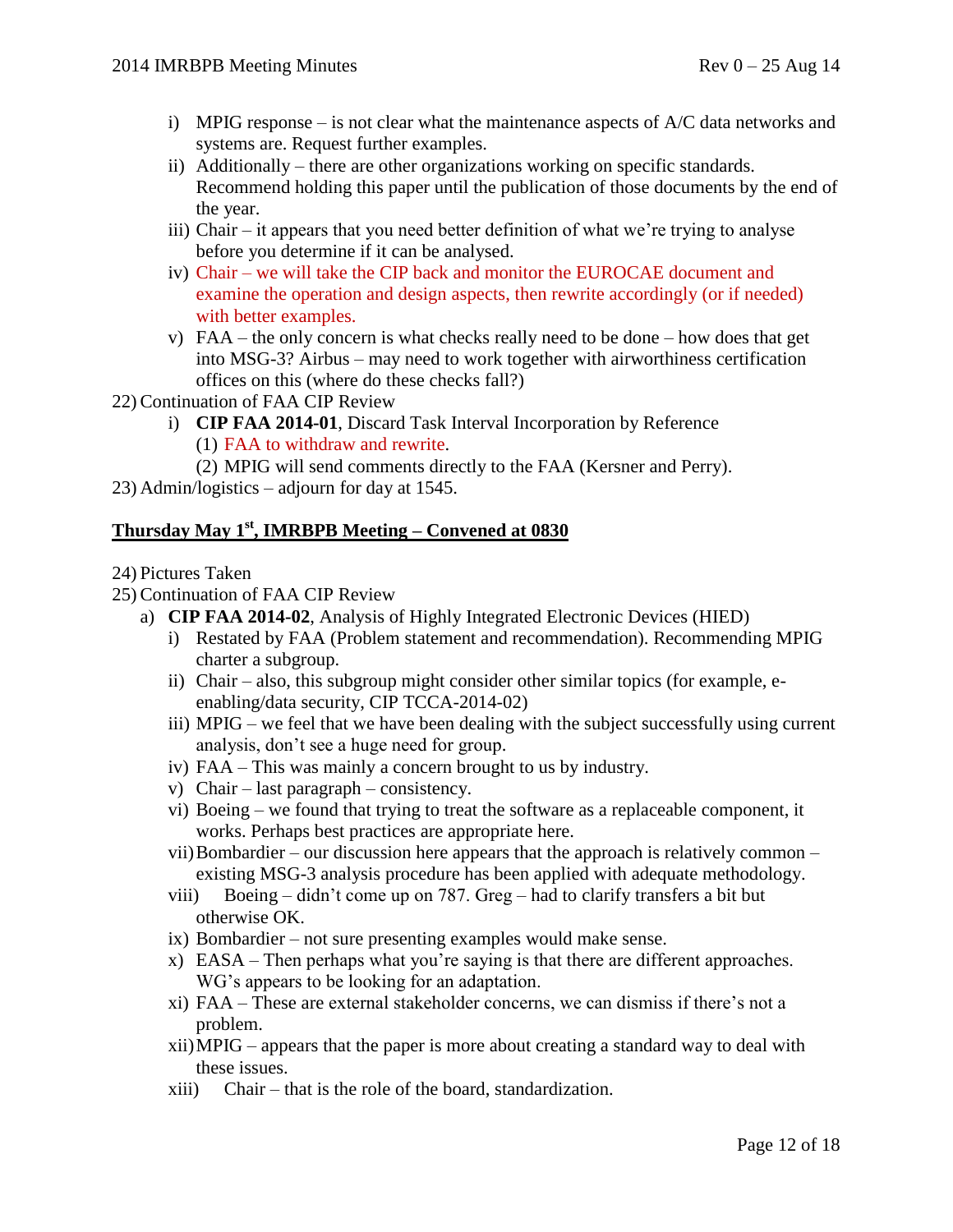- xiv) Airbus Are you confirming that this is not an FAA concern. FAA- As of yet, we have not had rejections in this area. Airbus – previously understood this would be chaired by a regulatory. In this case, there would need to be a neutral party. With MPIG, this is not realistic.
- xv) FAA We see this as a growing issue now and in the future, the question is do we want to "get our arms around it" now.
- xvi) A4A perhaps this is something for the common process document
- xvii) Chair no that would be more about technical analysis.
- xviii) Chair just not there yet may have to readdress this at a future time.  $FAA$ withdraws the CIP.
- 26) EASA CIP Review:
	- a) **CIP EASA 2014-01**, Definition of Visual Check.
		- i) Restated by EASA new draft sent on Monday.
		- ii) MPIG we reviewed the March version.
		- iii) MPIG we generally support this CIP. A few comments/recommendations.
		- iv) In 2.1 "Identification must be possible" The original copy had a statement saying ID of failure must be possible. Are you indenting to delete this?
		- v) EASA the intent is to replace that phrase with the two new phrases.
		- vi) Airbus wanted to make sure we were tracing the deleted text.
		- vii)EASA yes. Similarly in the table. We will add strike outs to make clear.
		- viii) MPIG Similarly, the "Note" box should it be retained?
		- $ix)$  EASA yes.
		- x) MPIG also, in the glossary entry, needs to strike "an" before "obvious". Also in text (section 2). EASA – agreed.
		- xi) MPIG section  $2.1$  change to "visual identification of pass/fail state". EASA -Agreed.
		- xii)MPIG– typo in 2.2 change reduce to reduces. EASA agreed.
		- xiii) MPIG– 2.3 ,detection of one hidden failure to "the" hidden failure.
		- xiv) MPIG/EASA not quite ready to give feedback on the table due to the overlapping issue papers. Will have to revisit and revise. Can't say if we can accept the exact wording until then. We will take this into account. Otherwise agreed.
		- xv) Agreement in principle on the change.
		- xvi) Chair FJ to add text and represent tomorrow. Plan to close then.
		- xvii) EASA practical question if a CIP affects MSG-3, can we get word versions of MSG-3 to support that? A4A – that seems reasonable, will supply.
		- xviii) Airbus will note that this CIP means that there might be changes to the templates/forms used in analysis. We will be looking for a bit of flexibility from MRB chairs to address this.
		- xix) EASA– As long as the interpretation is clear, we would not have a concern.
		- xx) EASA Are you talking about new or existing programs? Airbus new programs would address, but existing would not. EASA – understand this is not proposed to be retroactive, but for ongoing programs should be ok.
		- xxi) EASA faced similar questions in the past as well.
		- xxii) Airbus understood what the concern is. Difficult before, but we managed to get through it. Using the same software for "derivative models" is preferred.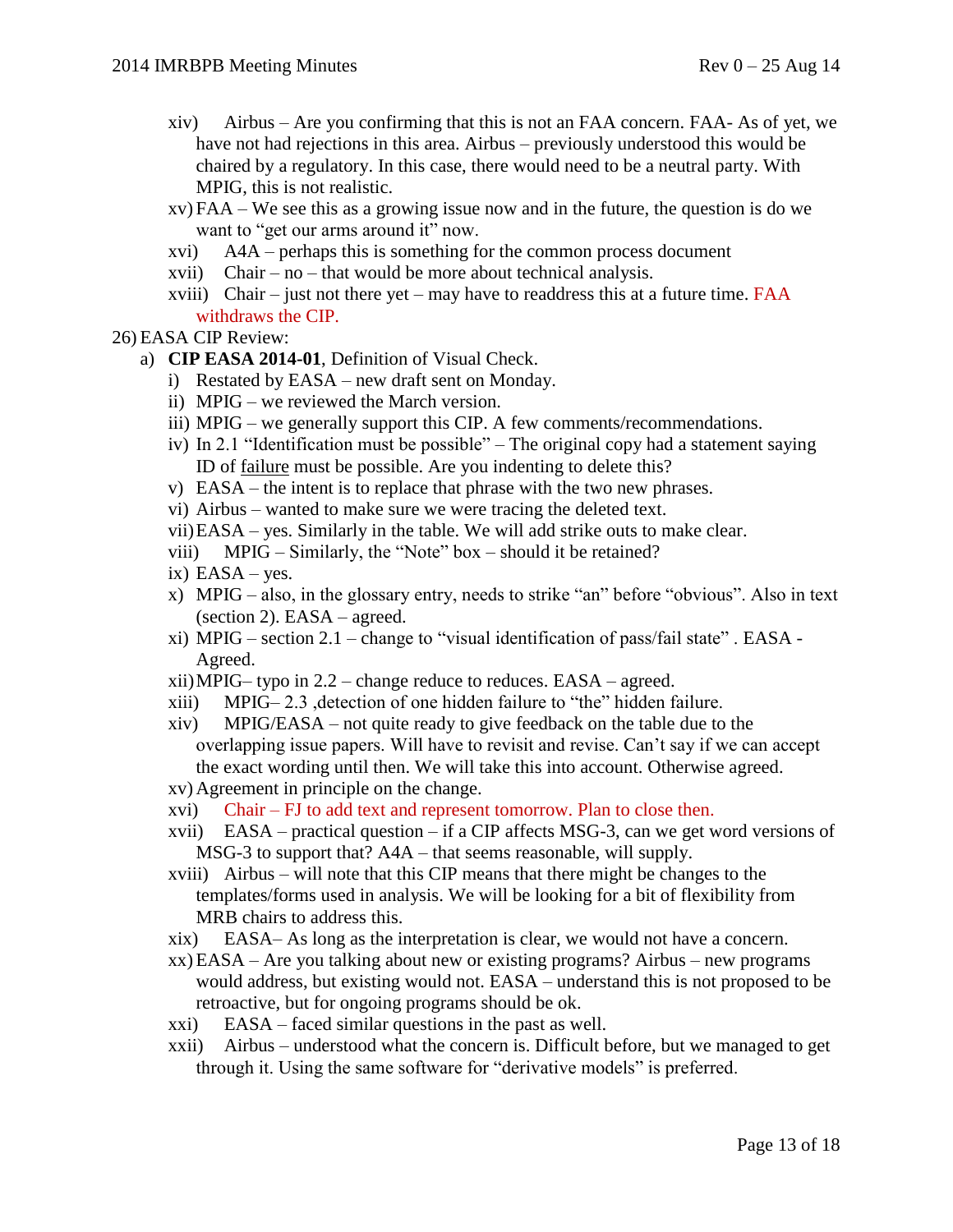- xxiii) When applying the latest revision of MSG-3 to an existing program, the OEM will not be required to change existing analysis templates to accommodate any potential changes to MSG-3. However, in order to accommodate potential changes between MSG-3 revisions, a PPH revision/appendix may be required. (or something to that effect.)
- xxiv) Airbus this statement seems acceptable.
- xxv) Chair do we need to put this statement in this CIP or address in broader sense in new CIP? Airbus – here.
- xxvi) Chair we will take a regulatory action item to review the implementation of this CIP in a broader sense as part of our MRB generic guidance document (now AI 14/01).
- b) **CIP EASA 2014-02**, Updating of Rating Tables- Surface Protection Systems and Material Rating
	- i) EASA restated and explained change ("design" from "family of aircraft")
	- ii) MPIG SWG analysed, and we do support. Recommended change in the last sentence, to change "is customized" to "may be customized". EASA – have we eliminated concern with "design"? Boeing – perhaps also major parts may change as well.
	- iii) Chair perhaps remove the last sentence? Shouldn't the system handle this?
	- iv) EASA we consider this is needed as it was not accomplished in the past.
	- v) Airbus I think the word "may" is important in a later aircraft model, improved protections may allow for increased intervals, we shouldn't be forced to upgrade the table.
	- vi) EASA that is not in line with the MSG-3 process. Maybe we can reword.
	- vii)Chair perhaps we should say that "each rating system is to adequately cover all different SSI."
	- viii) Boeing expressed that they didn't see the first no findings vs second inspection large amount of findings scenario as a risk.
	- ix) Airbus small mistake on table. EASA corrected.
	- x) Boeing applicability should be added to ensure not retroactive. EASA agreed, added.
	- xi) Agreed to, closed as IP 139 R0, 1 May 14. Applies to both Vol 1 and Vol 2.
	- xii)Discussion of retroactivity having been added to the IP template.
- c) **CIP EASA 2014-03**, Protective Functions (not safety/emergency related)
	- i) EASA Restated
	- ii) MPIG acceptable with change explained on Monday (4/29).
	- iii) Agreed to, closed as IP 140 R0, 1 May 14. No retroactive, applies to both Vol 1 and 2.
- 27) Review EASA CIPs that were not accepted during the 2013 IMRBPB Meeting.
	- a) **CIP EASA 2013-03**, sensibility to relative size of damage in ED analysis
		- i) Was awaiting for other organizations to discuss this.
		- ii) Airbus lots of controversy about this issue in SWG.
		- iii) MPIG no feedback from AAWG on this issue. Only discussed within MPIG members.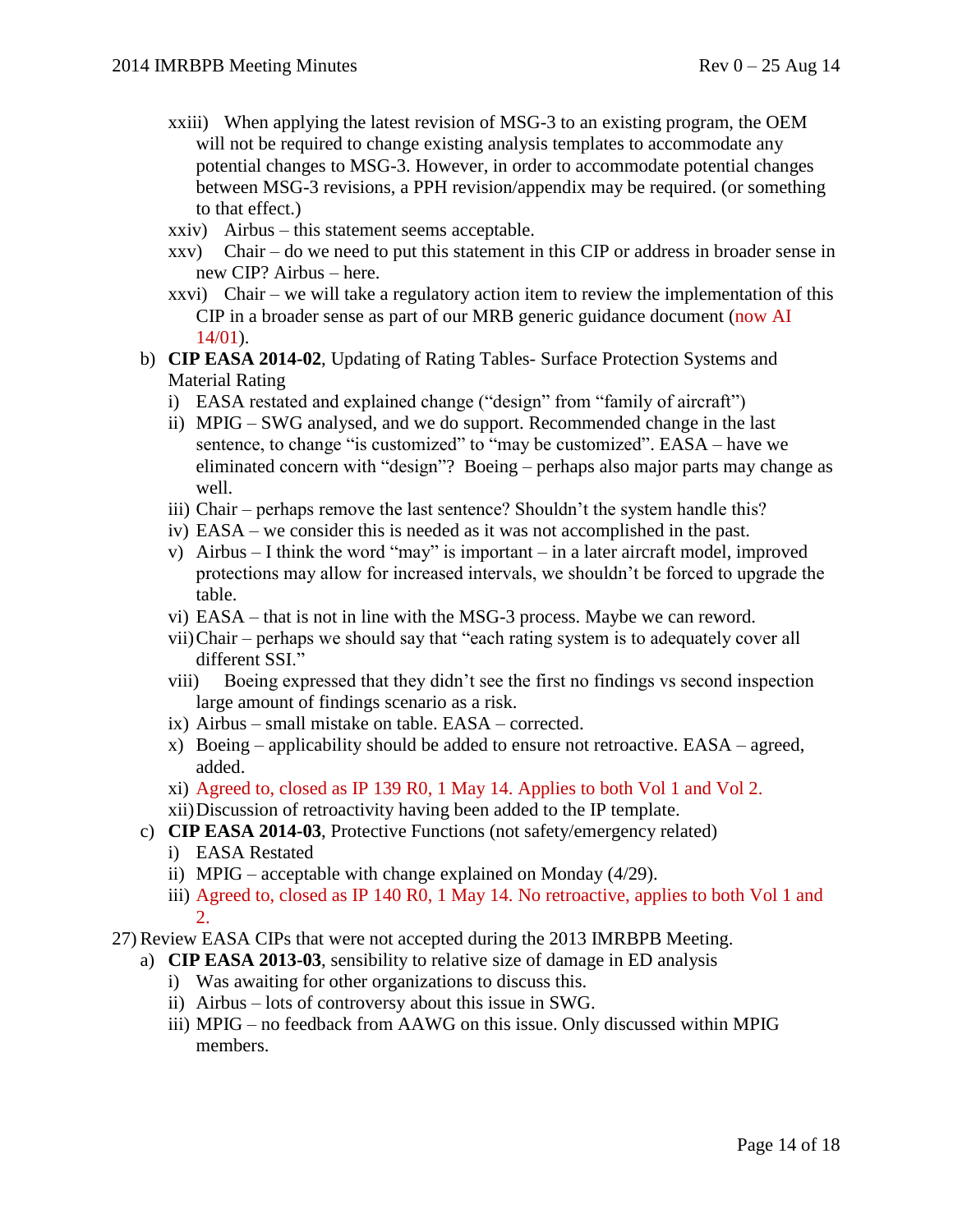- iv) SWG had two teleconferences about this subject last year, there was a belief that AAWG would make definitions that would help with the SWG position. Received less from AAWG than we expected.
- v) EASA frustrated with AAWG inaction on this issue, and perhaps we should move forward without them.
- vi) MPIG the MPIG position is then that they do not support this issue paper.
- vii)Airbus it was expected that EASA was going to be on that call.
- viii) EASA request that the position be forwarded to the PB and we will react.
- ix) Further discussion is required, MPIG to submit formal comments and position will be adjusted based on that input.
- b) **CIP EASA 2013-04**, CPCP for safe life item.
	- i) Was awaiting MPIG input.
	- ii) MPIG does support this paper. SWG requested a change in paragraph 6 last word "age" to "limit".
	- iii) EASA made small changes to support new template.
	- iv) Agreed Closed as IP 141 R0, 1 May 14, Not retroactive, applies to both Vol 1 and Vol 2.

# 28) Review withdrawn **CIP TCCA 2012-01** and closed **AI 13/08**.

- a) Now been redrafted.
- b) Airbus History drafted by FAA in 2012. In Cologne, significant discussion AI was for Airbus and TCCA to redraft for this year. Redrafted in summer by MPIG, comments received from TC, redrafted again. Looked at in Seattle (MPIG) and redrafted since. Available in Feb.
- c) Restated by Airbus. Regulatory comments requested.
- d) FAA the numbers quoted in the CIP now don't line up in the 2013 revision.
- e) Airbus think they're OK now.
- f) Airbus where we did have a significant change was to have a clause to allow. Much easier to state as a note. Chair – that addresses regulatory concern of traceability.
- g) MPIG MPIG official position is to support position. Disagree that it should be applied retroactively. Three recommendations:
	- i) In 2-3-7.8 propose the addition in "task of different types" "If, for technical reasons, tasks of different types…" to ensure that consolidation occurs not for planning reasons. Additionally, add "linked by a note against the tasks to this effect…" later.
	- ii) Proposed definition of combination add "stand alone".
	- iii) Delete paragraph 2 of the recommendation. Concern is that consolidation policy didn't really exist and now tracking these items down would be difficult.
		- (1) FAA want something in the PPH showing that consolidation may have be accomplished in the past, but will not occur in the future. Bombardier – MPIG was concerned that someone would have to do this work.
		- (2) Airbus propose text change to paragraph 2 to state that task consolidation will not be carried out after this date. MPIG making change.
		- (3) Chair we're talking about a paragraph in the recommendation that puts into context the change in MSG-3 – this paragraph is strictly guidance. Should these recommendations go into MSG-3?
		- (4) Airbus Implementation statement? Chair this is a unique situation where applicability is different than the planned change to MSG-3.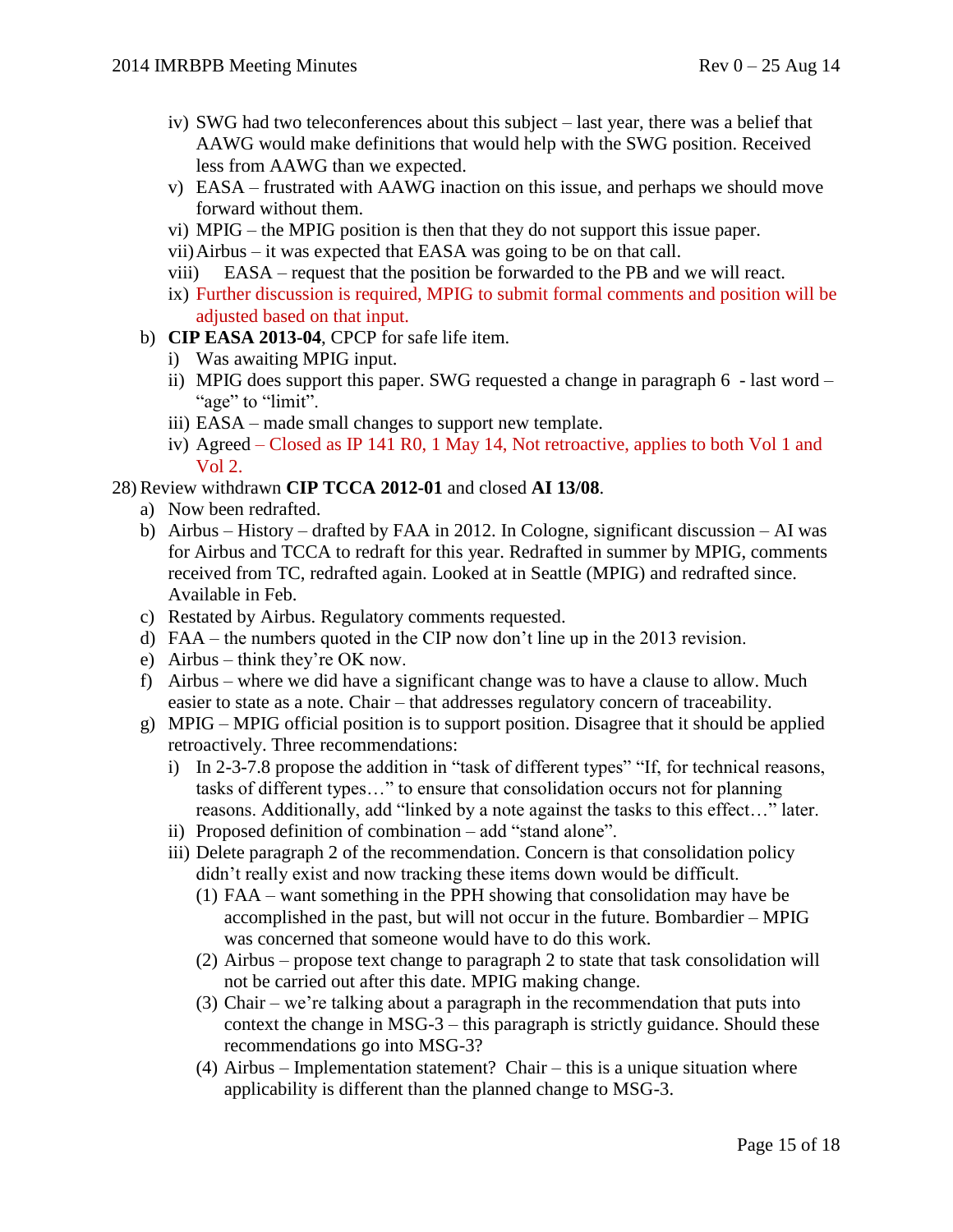- (5) Chair So ultimately, this is a retroactive decision. FAA how about a present amendment to existing PPH's to stop further action?
- (6) Aeronovo this was started because people did not understand consolidation and/or combination.
- (7) Chair let's take paragraph 2 as redrafted and pull out and put in recommendation for implementation section (new template).
- (8) Airbus to take and put into new template, then can close tomorrow.
- (9) EASA with the consolidation definition, perhaps second sentence should be in core discussion. Also, this highlights IP 106, but didn't seem to address this aspect. Is this only applicable for on-aircraft tasks? Chair – Are these two separate issues? Airbus – will propose a sentence for that as well. EASA – will need to be careful, it may be confusing to mention here.
- 29) Logistical discussion for tomorrow. Goal tomorrow will be to finish by lunch. Meeting adjourned at 1500.

#### **Friday May 2nd IMRBPB Meeting – Convened at 0900**

- 30) Remarks by Martin J Eley, Director General, Civil Aviation (TCCA).
	- a) Mr. Eley spoke about international cooperation to the Board and the importance of harmonized standards. How risk is managed, in an environment of reduced budgets, is critically important. He encouraged the board to both build and then maintain the consensus standard over time.
	- b) Mr. Eley took questions. Mr Gdalevitch (Aeronovo) commented that hands-on training will be important to ensure that knowledge is passed forward. Mr. Eley mentioned that training together (both regulator and industry) can be helpful as well (as it fosters a common perspective.)
	- c) Chair Dedication of the board members is impressive. This board is a unique thing we all want to continually improve and optimize the MSG-3 process and our moves forward have been significant.
	- d) Mr. Harbottle thanks very much for your thoughts on the future. You mentioned 1309 concerns. You gave the impression that all was well now – but industry still feels that there is room for improvement in this area. I would continue to encourage coordination here. We tend to meet in this group with our AEG/AFS counterparts and have grown our relationship there. How do we get the same relationship with our certification/1309 regulators?
	- e) Eley we acknowledge that there has been some unequal application in this area. Perhaps the EASA conference in June might be a good place to talk about this. Mr Howell  $(TCCA)$  – one of our IP's (evolution) has caught some interest as we were exceeding safety caps.
	- f) Eley how are we working with the third party arena with this process? Chair –depends on the operators – some may extend the program. Always a challenge to coordinate the baseline program for all operators. Eley – true – as industry and aircraft change roles over time, it's important to adjust. Mr Howell – STC's have been a major problem (ICA acceptance.)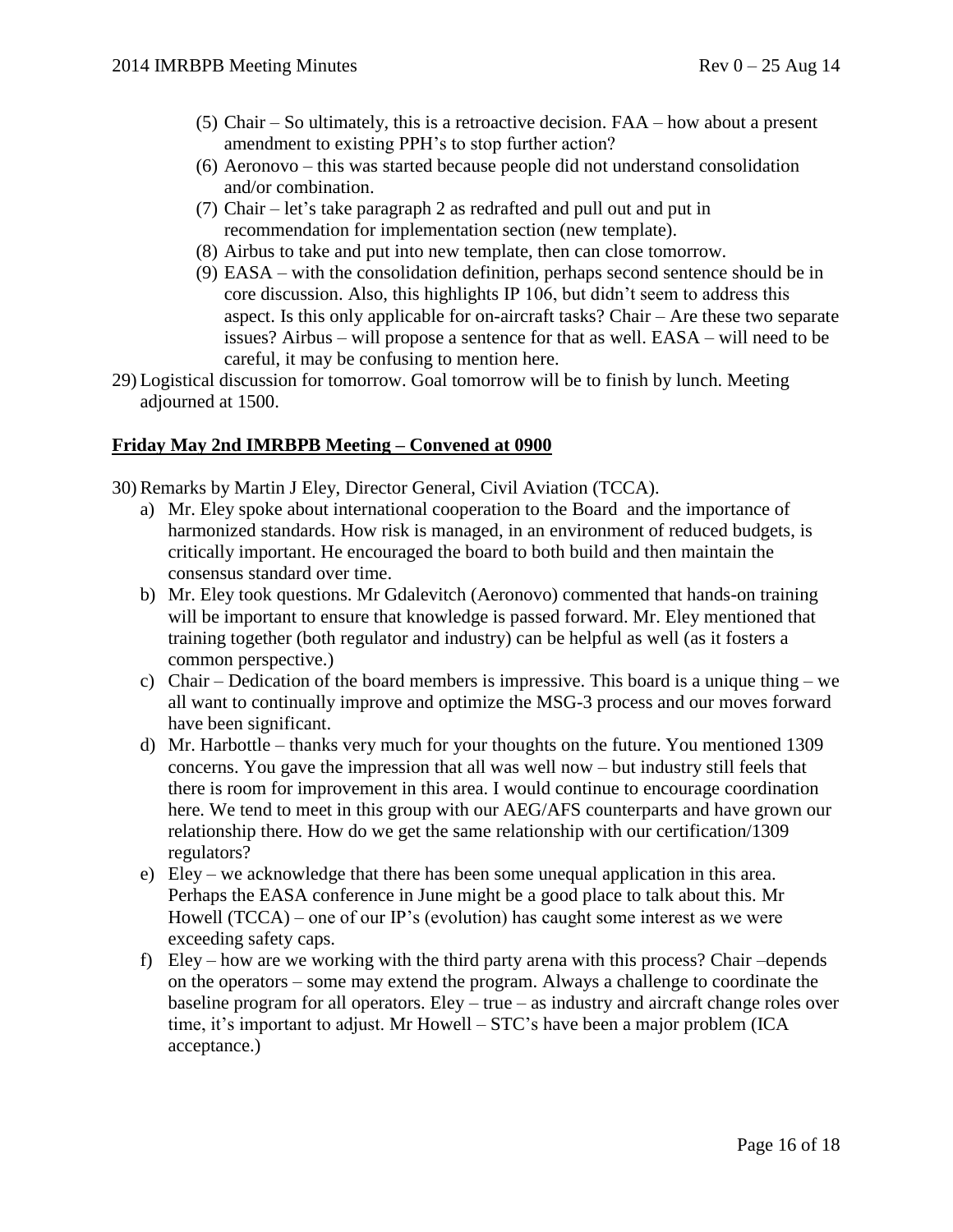- g) Mr Xue  $(CAAC)$  thanks to Mr. Eley and TC for the input and support. Budget is always a challenge – how do we plan to continue to support this meeting? Eley – there's no easy answer, but we always look at the value of the activity.
- h) Chair as a closing comment on 1309, the integration of MRB tasks provides a level of confidence. Having a standardized process will help with that level of confidence, and tighter level of integration with the certification world will be on the agenda moving forward.
- 31) Review and closure of remaining CIP's.
	- a) **CIP IND 2013-01**, MSG-3 Logic Diagrams Title Consistency
		- i) Now version dated 2 May (header 1 May).
		- ii) Reviewed markup/changes from the previous session.
		- iii) Removed proposed change to paragraph numbers (in table).
		- iv) Accepted Closed as IP 142 R0 2 May 14 Applies to both volumes and is not retroactive.
	- b) **CIP EASA 2014-01**, Definition of Visual Check.
		- i) As discussed, added note. Also added text to paragraph 2.
		- ii) Also, as discussed moved "text to the recommendation for implementation.
		- iii) Concern about the table (due to the overlapping industry paper). Airbus MPIG has now agreed with the paper and table. This (table) text will further be modified by the industry paper in the same area.
		- iv) More corrections were applied. New draft adds highlight to question box to note change. Adds plural to failures in 2.2 and corrected a typo in implementation.
		- v) Accepted Closed as IP 143 R0 2 May  $14$  Applies to both volumes and is retroactive as noted in the implementation section.
		- vi)  $AI 14/01 IMRBPB$  process standard to address revision status and implementation of MSG-3, refer to IP 143 recommendation for reference.
	- c) **CIP TCCA 2012-01**, Clarification of Policy for Consolidation of tasks.
		- i) Changes made last night
			- (1) 2-3-7.6 Task consolidation, added sentence from definition.
			- (2) Added sentence about applicability "on aircraft tasks only".
			- (3) Simplified definitions (see 1 above).
			- (4) Removed "2 and 3" paragraphs from recommendations into retroactivity statement.
			- (5) Included statement to show that this supersedes IP 77.
		- ii) Accepted Closed as IP 144 R0 2 May 14 Applies to both volumes and is retroactive as noted in the implementation section.

# 32) **Other items of business**

- a) **IP 44 revisions** need to still revise the CMCC process statement. Chair to revise over the next several weeks and will send to PB and MPIG for review, 30 day comment period, with concurrence, will create as Rev 4. Agreed.
	- i) Airbus email from 2 Dec 2011 document may be missing text in one paragraph. Chair – will research and potentially incorporate as well.
- b) **RMPIG CIP RIND 2013-01** "HUMS for credit" discussion initial comments
	- i) Chair to send comments to MPIG/RMPIG (from Mark Trainer TCCA Rotocraft). Quick précis provided by the Chair. Initial feedback only. Perhaps details of HUMS could be improved.